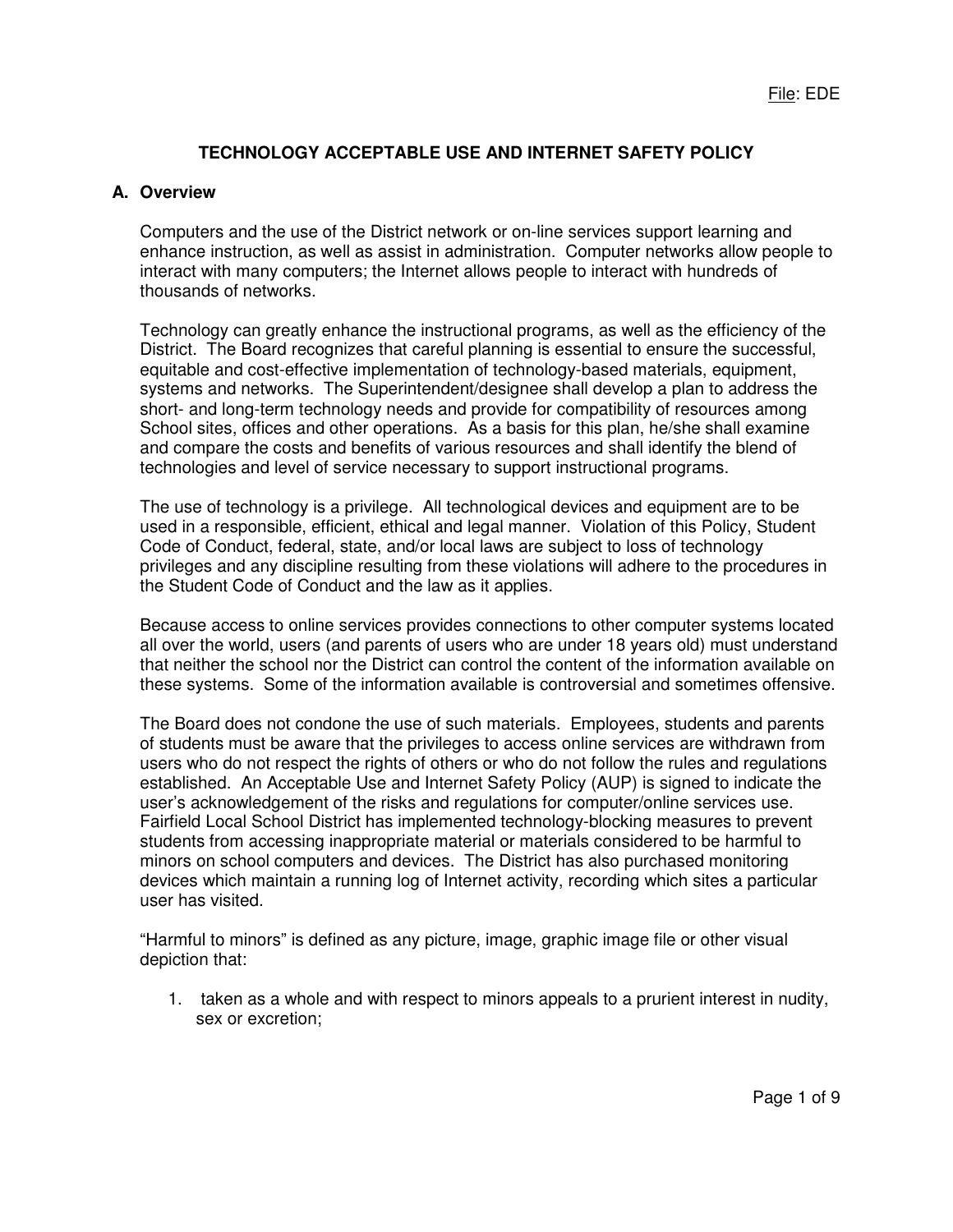- 2. depicts, describes or represents, in a patently offensive way with respect to what is suitable for minors, an actual or simulated sexual act or sexual contact, actual or simulated normal or perverted sexual acts or lewd exhibition of genitals or
- 3. taken as a whole, lacks serious literary, artistic, political or scientific value as to minors.

Annually, a student or staff member who wishes to have computer network and Internet access during the school year must read the Acceptable Use and Internet Safety Policy and submit a properly signed agreement form. Students and staff are asked to sign a new agreement each year after reviewing the policies and regulations of the District.

# **B. Technology Devices and Electronic Communication Tools**

Staff and Student ("users") of technology devices and electronic communication tools include but are not limited to resources such as:

- Computers and related peripherals (printers, scanners, portable harddrives/USB/flashdrives, mp3 players, etc.)
- Digital devices running mobile operating systems
- Local and wide area networks, including wireless networks
- Internet and Email
- File and application servers
- Videoconferencing equipment, Video networks, video cameras, security cameras, web cameras and other cameras
- Telephones, cell/smart phones, PDAs, fax, and copy machines
- Televisions, VCRs, DVDs, Blu-rays, etc.
- Whiteboards, responders, document cameras, projectors
- Wireless devices (ebook readers, portable devices like iPads, netbooks, laptops, etc.)

## **C. Educational Purpose**

Fairfield Local School District's technology systems have limited educational and administrative purposes. Activities that are acceptable include classroom activities, career development, high-quality personal research and professional development. You may not use the Internet or District technologies for entertainment purposes (except for those periods of time that the School has designated as "open access" and only for the programs or uses that have been previously approved for use.) Fairfield Local School District's network is not a public access service or a public forum. Fairfield Local School District has the right to place reasonable restrictions on the material you access or post through the system. Users are expected to follow the rules set forth in Fairfield Local School District's disciplinary code and the law in the use of the Internet and other technologies at Fairfield Local. Use of District technologies for any illegal activity is strictly prohibited. Users may not use District technologies for financial gain or commercial purposes. For example, users may not offer, advertise, provide, or purchase personal products or services through the Internet or other technologies at Fairfield Local Schools. Supporting any kind of business or other personal profit-making activity is prohibited. Fantasy sports, gaming and gambling sites are also prohibited. Users may use the system to communicate with elected representatives and to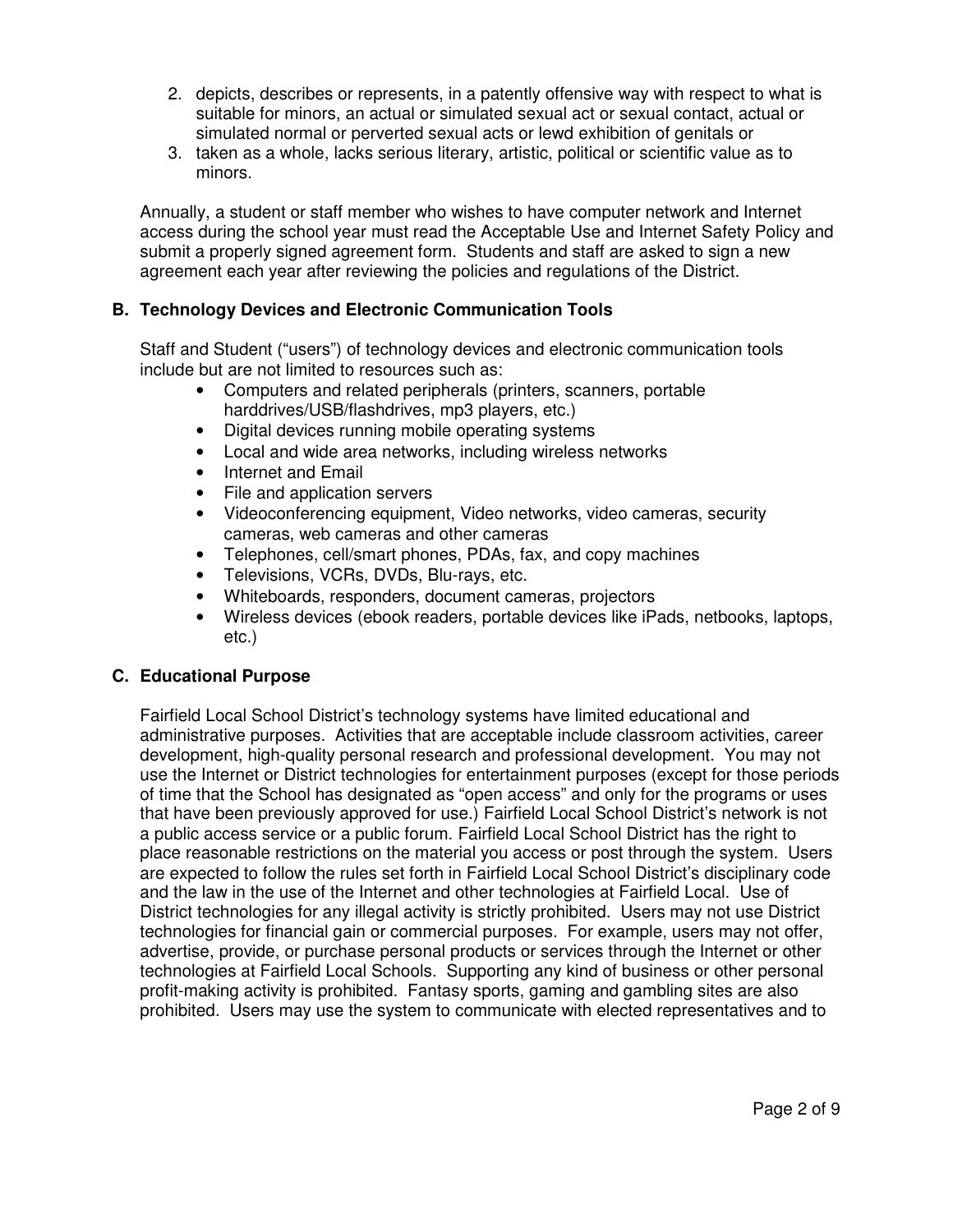express opinions on political issues, but not for political lobbying or any other activity that would support or oppose the nomination or election of a candidate for public office or for the passage of a levy or bond issues, soliciting political contributions or conducting any type of official campaign business. The District technologies are not available for personal use. The administration reserves the right to monitor any computer activity and on-line communications for improper use.

# **D. Public Use of District Technologies**

Fairfield Local School District's technology facilities and equipment are not available for public use except by administrative approval.

## **E. Email**

Email is an electronic mail system, which allows individuals to communicate one-to-one with people throughout the world. Student email accounts through the District will only be created with administrative approval. Students and staff are prohibited from using outside accounts, chat rooms, or other direct electronic messaging unless given prior administrative approval. Email privileges may be revoked if misused, in addition to other possible disciplinary measures as appropriate.

District staff members will have accounts provided by Fairfield Local School District. Email shall not be used for entertainment, commercial purposes, political lobbying or any illegal activity. All users of email must abide by the Fairfield Local School District's disciplinary code and all federal, state, and/or local laws that apply. Violations will be reported to the appropriate authorities.

## **F. District Web Pages**

Students and staff members may create web pages on Fairfield Local School District's Web Page. All material placed on the District web site must be preapproved by the Director of Technology, Building Administrator and/or the Staff Webmaster(s) and relate to the educational programs and extra-curricular activities of the District. Personal contact information shall not be posted about a student (including last name, address, telephone number, student identification number, etc.)

# **G. Privacy**

Network and Internet access is provided as a tool for educational uses and work related communications. The District reserves the right to monitor, inspect, copy, review and store at any time and without prior notice any and all usage of District technology, Internet access and any or all information transmitted or received using District technology. All such information files shall be and remain the property of the Fairfield Local School District and no user shall have any expectation of privacy regarding such material.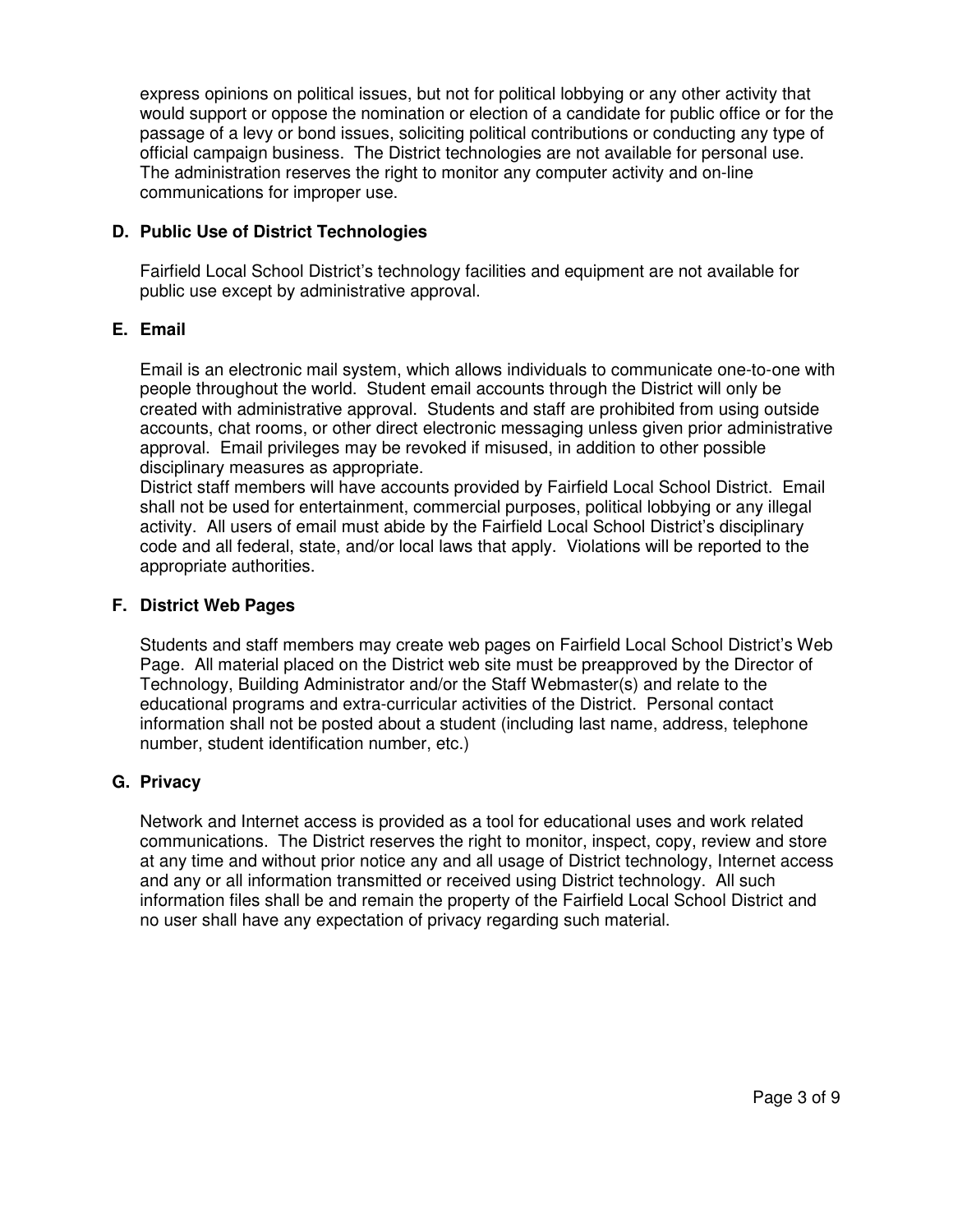#### **H. Unacceptable Uses**

#### 1. **Personal Safety and Personal Privacy**:

Students: You will not post personal contact information about yourself. Personal contact information includes your address, telephone, school address, work address, etc. You will not agree to meet with someone you have met online without your parent's/guardian's approval. You will promptly disclose to your teacher or other School employee any message you receive that is inappropriate or makes you feel uncomfortable.

Staff: You will not reveal your personal home address or phone number or those of other students or colleagues.

- 2. **Illegal Activities**: You (staff and students) will not attempt to gain unauthorized access to Fairfield Local School District's network or to any other computer system through Fairfield Local School District's network or go beyond your authorized access. This includes attempting to log in through another person's account or access another person's files. You will not make deliberate attempts to disrupt the computer system or destroy data by spreading computer viruses or by any other means. You will not use Fairfield Local School District's network and technologies to engage in any other illegal act, such as arranging for a drug sale or the purchase of alcohol, engaging in criminal gang activity, threatening the safety of a person, etc. Illegal activities are strictly forbidden.
- 3. **System Security**: You (staff and students) are responsible for your individual accounts and must take all reasonable precautions to prevent others from being able to use your account. You are responsible for the proper use of your accounts at all times. Under no conditions should you provide your personal account number or password to another person. Students should immediately notify a teacher and staff members should immediately notify his/her immediate supervisor or administrator if they have identified a possible security problem or misuse of District technologies. You shall use District technologies only under the account numbers, usernames and passwords issued by the District. You may not login through another person's account or access another person's files. You will not make deliberate attempts to disrupt the computer system or destroy data by spreading computer viruses or any other harmful component or activity. Do not go looking for security problems, because this may be construed as an illegal attempt to gain access. You may not disable any security or virus protection software unless you are a staff member given specific privileges to do so by the Director of Technology. You may never attempt to "hack" or gain unauthorized access to other computers or computer systems, or attempt to gain such unauthorized access. Users may not modify the configuration of any workstation or device without consent from the Director of Technology.
- 4. **Inappropriate Language**: Restrictions against inappropriate language apply to public messages, private messages, assignments, electronic presentations, videoconferences, and material posted on Web pages. You (staff and students) will not use obscene, profane, lewd, vulgar, rude, inflammatory, threatening, offensive or disrespectful language or other language which may be offensive to another user or intended to harass, intimidate or bully other users. You will not post information that could cause damage or a danger or disruption. You will not engage in personal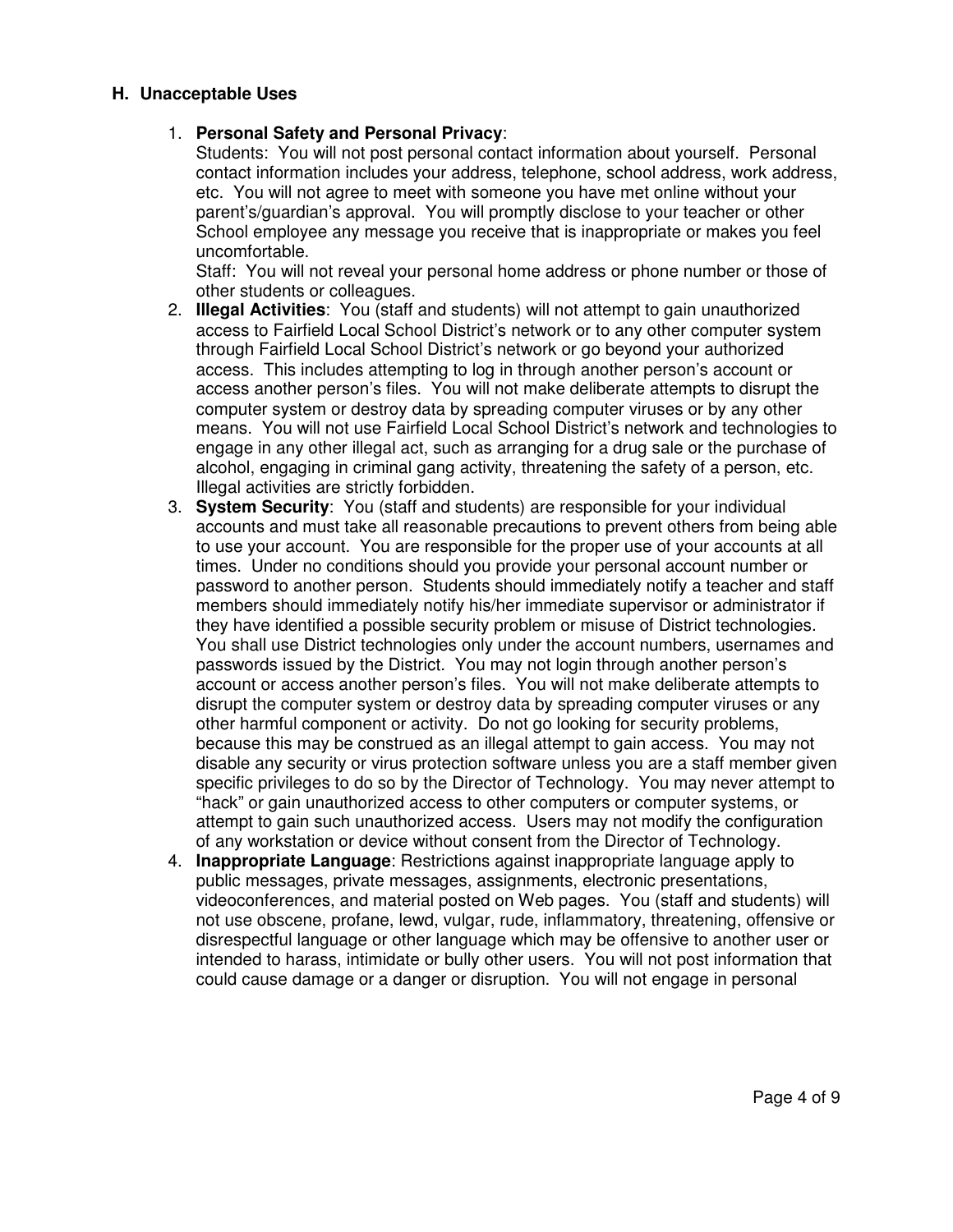attacks, including prejudicial or discriminatory attacks. You will not harass or bully another person. Harassment is persistently acting in a manner that distresses or annoys another person. If you are told by a person to stop sending them messages, you must stop. You will not knowingly or recklessly post false or defamatory information about a person or organization.

- 5. **Cyberbullying and Internet Safety:** Students in the Fairfield Local School District will be provided education about appropriate online behavior, including interacting with other individuals on social networking sites, email, cell phones, chat rooms and other direct electronic communications. Students will sign an "Internet Safety Rules" sheet to indicate that they will follow appropriate measures to remain safe and use the Internet appropriately. Students will also receive training on cyberbullying awareness and response through board approved curriculum. "Cyberbullying" is the use of information and communication technologies such as email, cell phones, pages, text messages, instant messages (IM), personal web sites, and online personal pooling web sites, whether on or off school grounds, to support deliberate, repeated, and hostile behavior by an individual or group, that is intended to threaten or harm others, or which causes emotional distress to an individual to substantially disrupt or interfere with the operation of a school or an individual student's ability to receive an education. The Board recognizes that cyberbullying can be particularly devastating to individual students and will not tolerate it in any form when initiated on school equipment and/or during school hours. Cyberbullying includes, but is not limited to, the following: posting slurs or rumors or other disparaging remarks about a student; sending electronic messages that are mean or threatening, or so numerous as to drive up the victim's cell phone bill; using a camera phone/device to take and/or send embarrassing photographs; posting misleading or fake photographs on websites.
- 6. **Social Networking:** Accessing social networking sites is prohibited during school hours unless prior administrative approval has been given.
- 7. **Respect for Privacy**: You (staff and students) will not repost/forward a message that was sent to you privately without the permission of the person who sent the message. You will not post private information, including personal contact information, about another person. It is unacceptable to violate the conditions of State and Federal law dealing with students' and employees' rights to privacy, including unauthorized disclosure, use and dissemination of personal information. You shall not read other users' mail or files without their permission. You shall also not attempt to read, delete, copy, modify or forge other users' mail, transmissions or documents.
- 8. **Respecting Resource Limits**: You (staff and students) will use the system only for educational and career development activities and limited, high-quality, selfdiscovery activities. You will not download any freeware or shareware programs. You will not download large files unless absolutely necessary. If necessary, you will download the file at a time when the system is not being heavily used. You will not post chain letters or engage in "spamming". Spamming is sending an annoying or unnecessary message to a large number of people. You (staff) will check your email frequently, delete unwanted messages promptly, and stay within your email quota. You (staff) will subscribe only to high quality discussion group maillists that are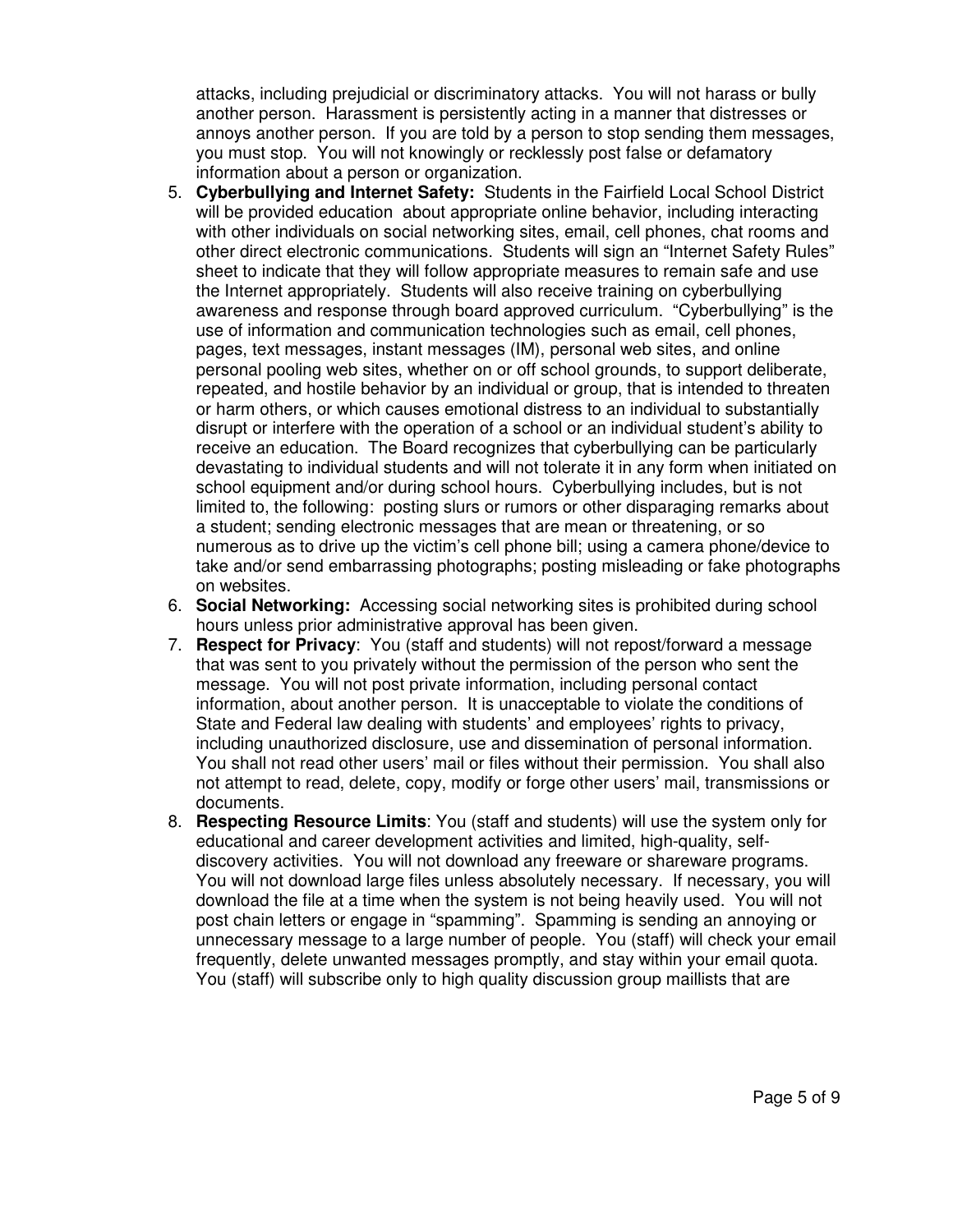relevant to your education or career development. The District may ask you to delete unnecessary files at times. The District has the right to delete excessively large files or large quantities or files, especially if the user has been asked to reduce the number of files or file sizes in advance or if the types of files are not permitted under the policy or student handbook.

- 9. **Plagiarism**: You (staff and students) will not plagiarize works that you find on the Internet. Plagiarism is taking the ideas or writings of another person or persons and presenting them as if they were yours.
- 10. **Copyright**: You (staff and students) will respect the rights of copyright owners. Copyright infringement occurs when you inappropriately reproduce a work that is protected by a copyright. If a work contains language that specifies appropriate use of that work, you should follow the expressed requirements. If you are unsure whether or not you can use a work, you should request permission from the copyright owner. It is illegal to copy commercial software and/or other material in violation of copyright law.
- 11. **Inappropriate Access to Material**: You (staff and students) will not use Fairfield Local School District's network to access/view, download or transmit material that is designated for adults only or is threatening, profane, sexually explicit, obscene (pornographic), that advocates illegal or dangerous acts, or that advocates or could be construed as violence, harassment, bullying, disparaging of others or discrimination towards others based on their race, national origin, citizenship status, sex, sexual orientation, age, disability, religion, political beliefs or any other personal or physical characteristics. A special exception for students may be made for hate literature if the purpose of your access is to conduct research and both your teacher and parent/guardian have approved. If you mistakenly access inappropriate information, you should immediately tell your teacher (student) or Director of Technology (staff). This will protect you against a claim that you have intentionally violated this Policy. Your (students) parent/guardian should instruct you if there is additional material that they think would be inappropriate for you to access. The District fully expects that you (student) will follow your parent's/guardian's instructions in this matter but is not responsible for monitoring your access of this material. You (students and staff) should not access material that is deemed distracting to the educational process.
- 12. **Online Etiquette**: Users are expected to keep messages brief and to use language that is appropriate, polite and non-offensive to others. Users shall not use the system to encourage the use of drugs, alcohol or tobacco nor shall they promote unethical practices or any activity prohibited by law or Board Policy. Rules and regulations of on-line etiquette are subject to change by the administration.

## **I. Wireless Devices**

Staff members may use personal wireless devices to access the district wireless network for educational and professional development purposes. Students may access the wireless network with personal devices for educational purposes with administrative approval and discretion. All other rules and regulations of this policy and the student handbook apply to wireless devices. Devices that cannot be password encrypted, are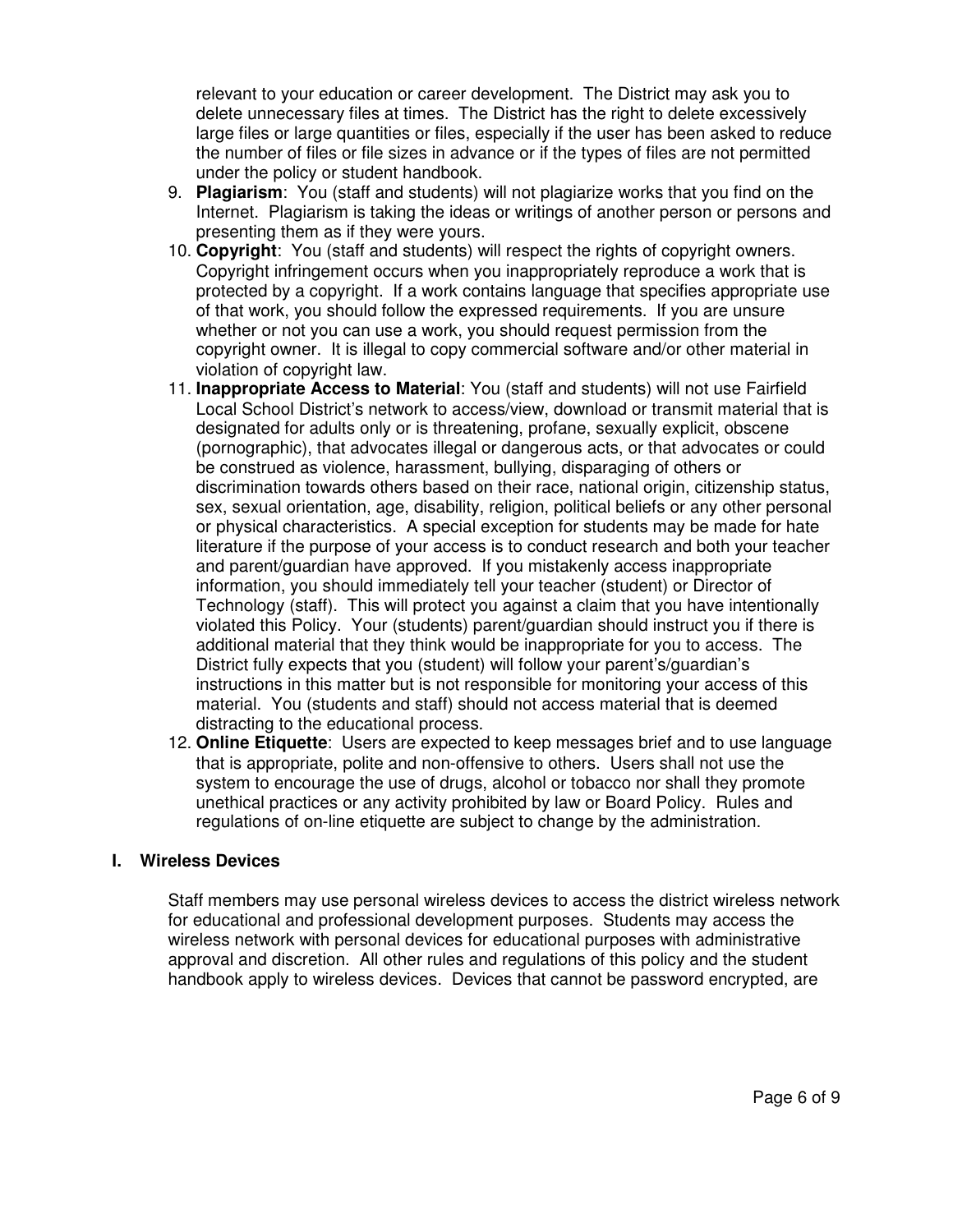not compatible with the wireless network or pose other potential problems or security threats to the District will not be allowed access to the wireless network. The District will not provide any technical support for personal devices.

#### **J. Physical Harm**

As with any School property, students and staff shall not take any action that may cause physical harm to any District technology. This includes but is not limited to using excessive force, negligence, use of magnets around storage devices, having food or drinks near equipment, stacking items on top of or around equipment in such a way that interferes with ventilation or could fall and cause damage, inserting foreign objects into devices, or other types of abuse. Anyone found to be damaging technology in such a way may be held financially responsible for its replacement and/or have his/her user privileges cancelled.

#### **K. Software Installation**

No software should be installed without the permission of the Director of Technology. Absolutely no illegal software is to be installed on any system.

#### **L. Data Storage and Retrieval**

Fairfield Local School District will provide limited storage space for individual files/data. Students and staff are responsible for deleting unnecessary files in order to utilize the disk space to its maximum capacity. Students must have the teacher's permission before using personal diskettes, compact disks (CDs), flash drives or other external storage device or 'burning' a DVD or CD on available systems. You (students and staff) may not make illegal copies of any material using any type of recording device (disk drive, zip drive, recordable CD-ROM, flash drive, etc.). At no time should you view someone else's work, folders, or files without their permission. If you are working cooperatively on a project, you should request that a folder be created for which all members of the group can share the work in. The District has the right to inspect any media that is inserted into a workstation or other District device.

## **M. Interactive Video Distance Learning**

Interactive Video Distance Learning (IVDL) is a form of technology that allows students and staff the opportunity to learn beyond the School walls without leaving the building. The technology utilizes the network to be able to connect with other schools, universities, zoos, museums, government agencies, businesses, organizations, and other content providers in order to offer classes or short learning events where individuals at our District can interact with those at the other sites (without traveling that physical distance). During an interactive session, other sites can not join in at will, protecting the privacy of the individuals involved in the session. Sessions with multiple participants must be 'bridged' giving the organizers control over who may participate. Sessions can be made point-to-point (one-to-one). It is possible for Fairfield Local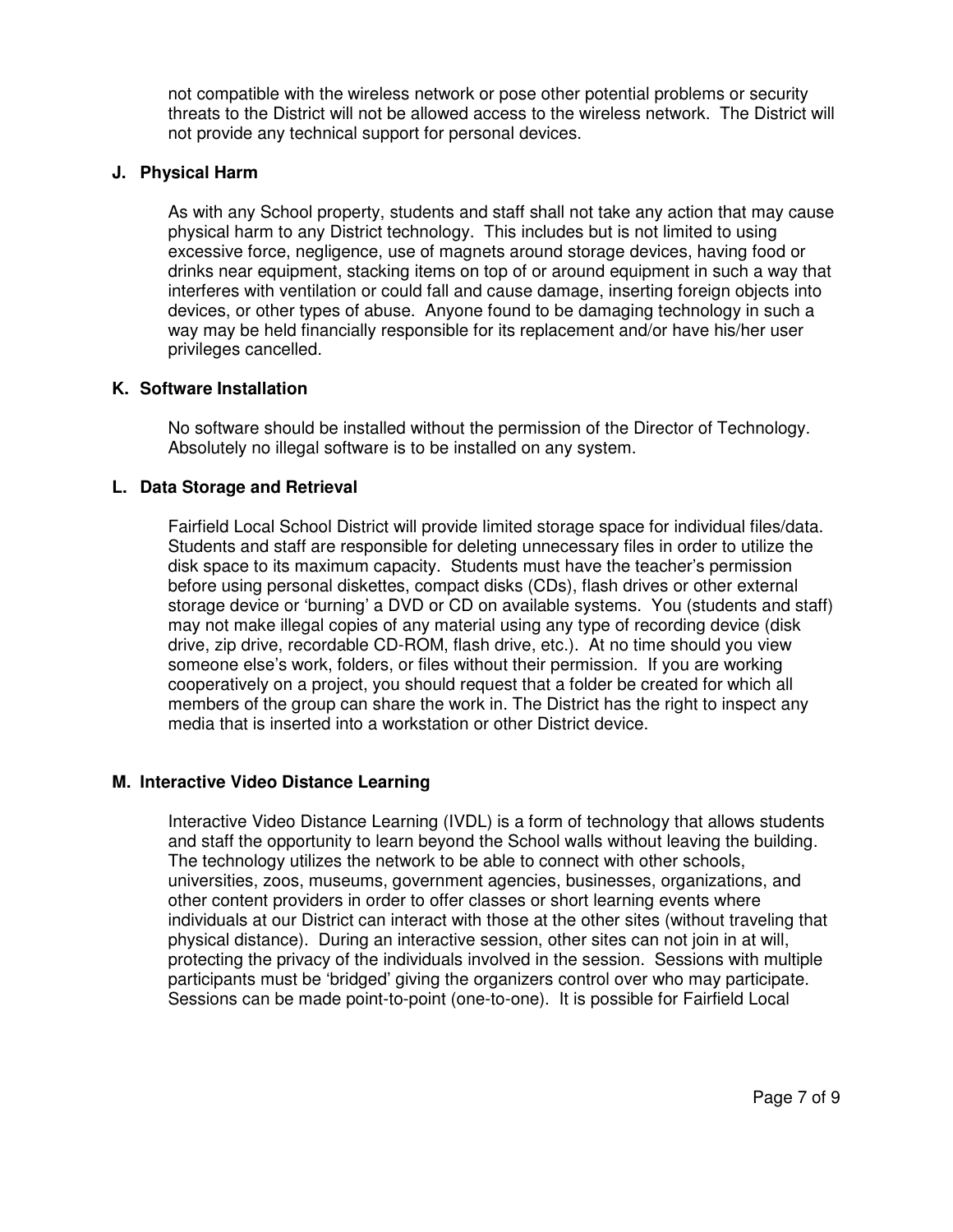School District to contact another site and vice versa. Fairfield Local School District will make reasonable effort to control how its system is utilized when students are in the classroom. Students and staff must adhere to the following rules:

- 1. Students are expected to follow all teacher/District rules at the host and remote sites.
- 2. Students (and staff when appropriate) must remain within camera view at all times.
- 3. Students and staff are not to handle the equipment unless directed to do so.
- 4. It is understood that participants (students and staff) may be videotaped at any time. The tapes may be used for other educational purposes or promoting educational programs.
- 5. No food or drink in the Distance Learning Room.

Failure to abide by these rules may result in immediate ejection from the room and/or other disciplinary action.

Images of students and staff may also be transmitted via a "web cam" or other video device through webinars or other video calls. Students may not initiate one of these calls without teacher or administrative approval and must be for educational purposes.

# **N. Disciplinary Actions**

The Fairfield Local School District is a limited forum and therefore the District may restrict your (student) speech for valid educational reasons. You should expect only limited privacy in the contents of your personal files or records of Web research activities on Fairfield Local School District's network. Routine maintenance and monitoring of Fairfield Local School District's network may lead to the discovery that you have violated this Policy, the Fairfield Local School District's disciplinary code, or the law. An individual search will be conducted if there is reasonable suspicion that you have violated the Policy, the Fairfield Local School District's disciplinary code, or the law. District administrators have the right to eliminate any expectation of privacy by providing notice to the individual. Parents/guardians of minor students have the right to request to see the content of their child's files.

## **O. Technology Protection Measure**

It is impossible to block all offensive and inappropriate material as the Internet is so vast and new materials are being added constantly. It should also be noted that different individuals have different opinions on what is "offensive" or inappropriate. Fairfield Local School District will continue to take reasonable measures to block and/or filter Internet access to sites that are obscene, pornographic, or harmful to minors. In addition, sites considered to be offensive or inappropriate for students will attempt to be blocked/filtered. The District currently utilizes Internet filtering software through the South Central Ohio Computer Association. The District also uses a firewall to curtail inappropriate sites from being available to students. The District may at times implement additional measures to filter and monitor content and traffic. Teachers agree to monitor/ supervise the student use of technology to the best of their ability. On a very limited basis, staff members may obtain (at the discretion of the Superintendent or Treasurer) a username and password to override the block/filter if needed for bona fide research or other lawful purposes.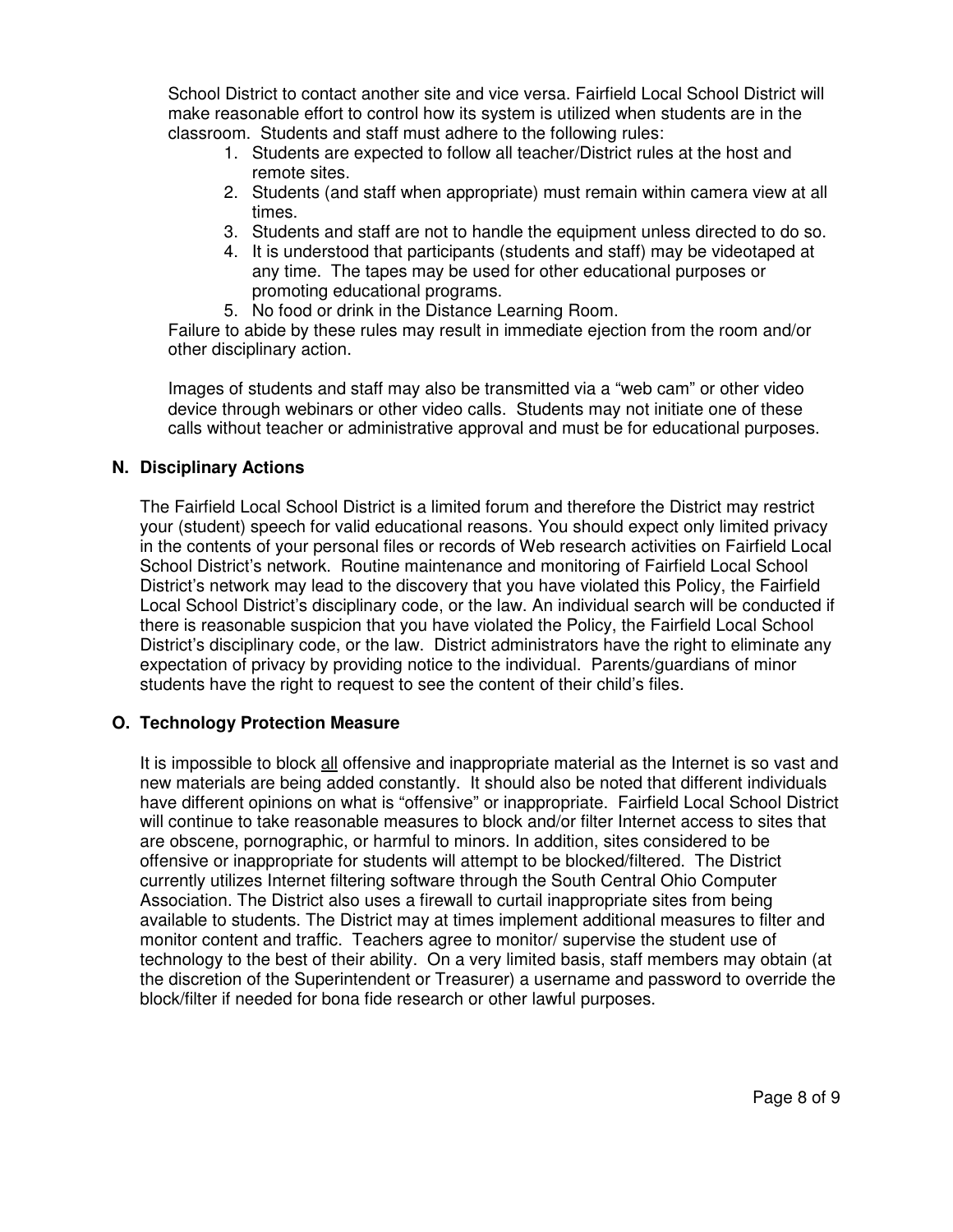# **P. Limitation of Liability**

Fairfield Local School District makes no guarantee that the functions or the services provided by or through the District system will be error-free or without defect. Fairfield Local School District will not be responsible for any damage you may suffer, including but not limited to, loss of data or interruptions of service. Fairfield Local School District is not responsible for the accuracy or quality of the information obtained through or stored on the system. Fairfield Local School District will not be responsible for financial obligations (including attorney fees) arising through unauthorized use of the system. You (staff and students) or your parent/guardian (students) can be held financially responsible for any harm to the system as a result of intentional misuse.

Adoption Date: September 19, 2005 Revision Date: June 18, 2012

- LEGAL REFS.: U.S. Const. Art. I, Section 8 Family Educational Rights and Privacy Act; 20 USC 1232g et seq. Children's Internet Protection Act; 47 USC 254 (h)(5)(b)(iii); (P.L. 106- 554, HR 4577, 2000, 114 Stat 2763) ORC 1329.54-1329.67 3313.20 3319.321
- CROSS REFS.: AC, Nondiscrimination ACA, Nondiscrimination on the Basis of Sex ACAA, Sexual Harassment GBCB, Staff Conduct GBH, Staff-Student Relations (Also JM) IB, Academic Freedom IIA, Instructional Materials IIBG, Computer-Assisted Instruction IIBH, District Websites JFC, Student Conduct (Zero Tolerance) JFCF, Hazing and Bullying (Harassment, Intimidation and Dating Violence) Staff Handbooks Student Handbooks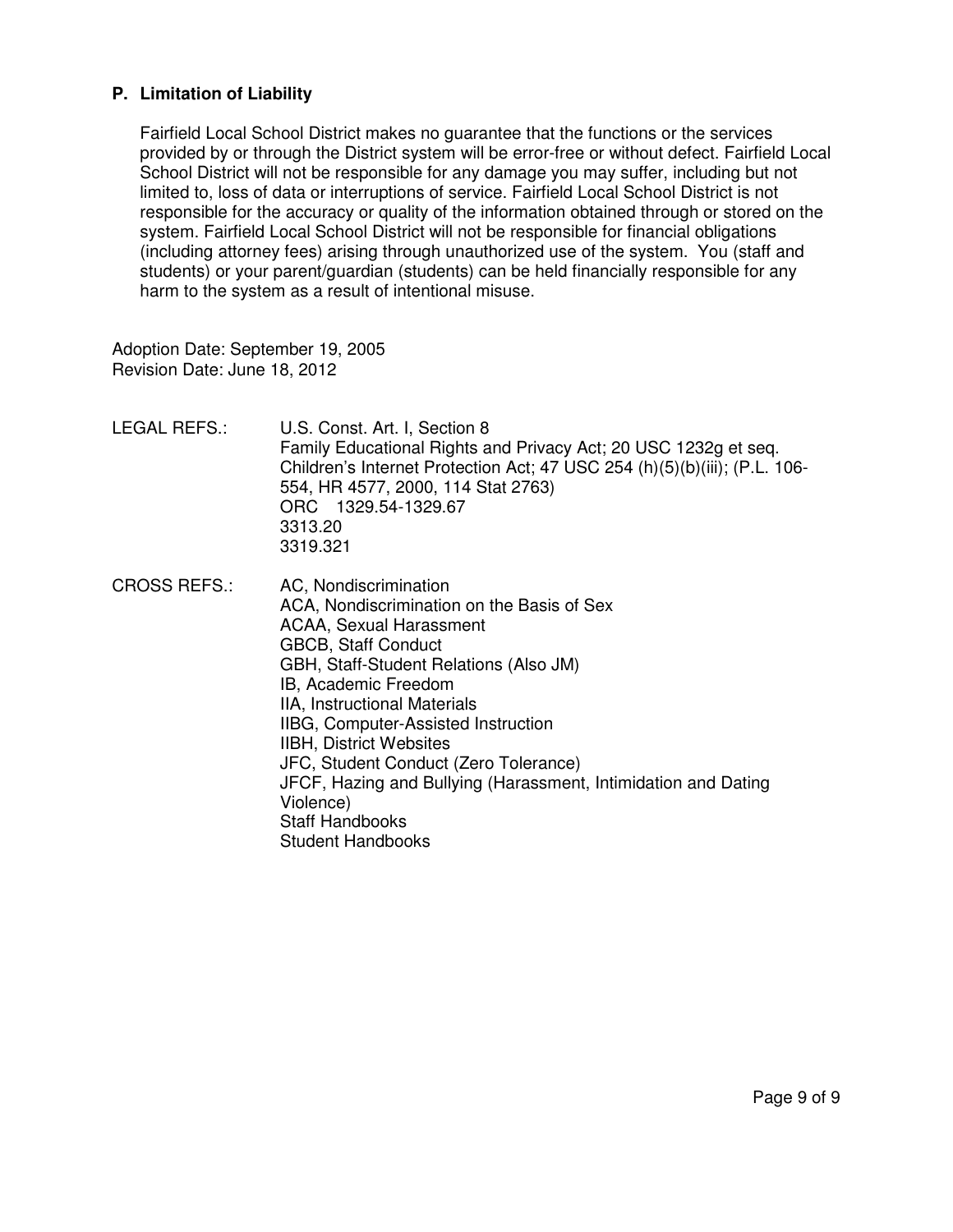#### **Acceptable Use Student Signature Page**

#### **(Every student must read and sign regardless of age before being granted access to technology)**

By signing this Policy, you are agreeing not only to follow the rules in this Policy, but are also agreeing to report any misuse of the network or other District technologies to a teacher or School administrator. Misuse means any violations of this Policy or any other use that is not included in the Policy, but has the effect of harming another or his or her property. By signing this Policy you are also stating that you understand that it is impossible for the School to restrict access to all offensive and controversial materials and by signing this agreement also agree to indemnify and hold harmless the Fairfield School District and its employees against all claims, damages, losses, and costs, of whatever kind, that may result from the use of District technology or the user's violation of the Policy. (No student will be granted access to District technology that fails to sign and submit this Policy to the School as directed.)

STUDENT NAME: (Print Clearly) \_\_\_\_\_\_\_\_\_\_\_\_\_\_\_\_\_\_\_\_\_\_\_\_\_\_\_\_\_\_\_\_\_\_ Grade: \_\_\_\_\_\_\_\_\_\_\_

Place an "X" in the correct blank. \_\_\_\_\_\_\_ 1 am 18 or older \_\_\_\_\_\_ 1 am under 18

If signing this Policy when user is under 18, it is understood by signature that when the user turns 18, this Policy will continue to be in full force and effect and the user agrees to abide by this Policy.

I have read, understand and agree to abide by the terms of the Fairfield Local School District Technology Acceptable Use and Internet Safety Policy. Should I commit any violation or in any way misuse my access to Fairfield School District's network, equipment and/or the Internet, I understand and agree that my access privilege may be revoked and School disciplinary action may be taken against me. I further state that all information provided for District accounts is truthful and accurate.

| <b>Student Signature</b> | ∍ate                                        |
|--------------------------|---------------------------------------------|
| I/We                     | the parent(s)/guardian(s) of (student name) |

have read and understand the technology Policy and its guidelines and regulations and I/we agree to its terms and conditions. I/We confirm my/our child's intentions to abide by the terms and conditions therein.

#### Parent/Guardian Signature **Date of American Structure Date** Date Date

I understand that during an interactive videoconference or video call, my voice, physical presence, and participation in classroom/ videoconference activities will be transmitted to remote locations and may be recorded for educational purposes.

#### Student Signature Date

#### \_\_\_\_\_\_\_\_\_\_\_\_\_\_\_\_\_\_\_\_\_\_\_\_\_\_\_\_\_\_\_\_\_\_\_\_\_\_\_\_\_\_\_\_\_\_\_\_\_\_\_\_\_\_\_\_\_\_ \_\_\_\_\_\_\_\_\_\_\_\_\_\_ Parent/Guardian Signature **Date of American Structure Date** Date Date

I understand that educational and extra-curricular activities are sometimes videotaped or photographed. Other educational activities may involve the use of a web cam or other video device to transmit a student's image. In addition Fairfield Local School District maintains a web site highlighting educational programs and activities. A student's last name will not be used on any web page with their picture nor any other personal information such as address or phone number for their protection. I understand that I may be videotaped, recorded or photographed and agree that those images can be used for the promotion of student/School activities and accomplishments in media including promotional videos, newspapers, radio, podcasts or websites.

#### Student Signature Date

I understand that my child may be videotaped, recorded or photographed and agree that those images can be used for the promotion of student/School activities and accomplishments in media including promotional videos, newspapers, radio, podcasts or websites.

\_\_\_\_\_\_\_\_\_\_\_\_\_\_\_\_\_\_\_\_\_\_\_\_\_\_\_\_\_\_\_\_\_\_\_\_\_\_\_\_\_\_\_\_\_\_\_\_\_\_\_\_\_\_\_\_\_\_ \_\_\_\_\_\_\_\_\_\_\_\_\_

#### Parent/Guardian Signature **Date of American Structure Date** Date Date

\_\_\_\_\_\_\_\_\_\_\_\_\_\_\_\_\_\_\_\_\_\_\_\_\_\_\_\_\_\_\_\_\_\_\_\_\_\_\_\_\_\_\_\_\_\_\_\_\_\_\_\_\_\_\_\_\_\_ \_\_\_\_\_\_\_\_\_\_\_\_\_\_

\_\_\_\_\_\_\_\_\_\_\_\_\_\_\_\_\_\_\_\_\_\_\_\_\_\_\_\_\_\_\_\_\_\_\_\_\_\_\_\_\_\_\_\_\_\_\_\_\_\_\_\_\_\_\_\_\_\_ \_\_\_\_\_\_\_\_\_\_\_\_\_\_

\_\_\_\_\_\_\_\_\_\_\_\_\_\_\_\_\_\_\_\_\_\_\_\_\_\_\_\_\_\_\_\_\_\_\_\_\_\_\_\_\_\_\_\_\_\_\_\_\_\_\_\_\_\_\_\_\_\_ \_\_\_\_\_\_\_\_\_\_\_\_\_\_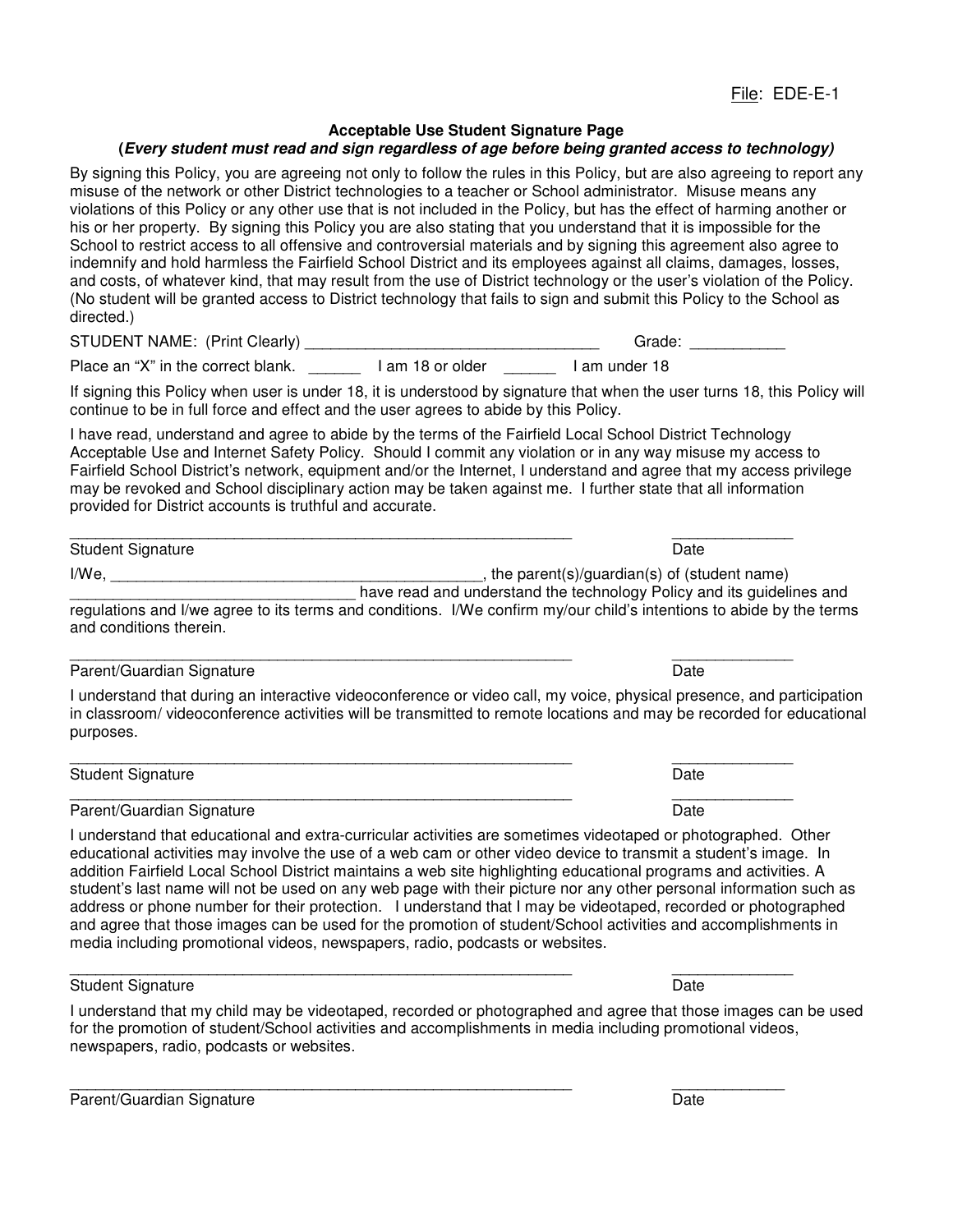# **Acceptable Use Staff Signature Page (Every staff member must read and sign before being granted access to technology)**

It is the intention of the Fairfield Board of Education to protect the privacy of staff members who use the School computers, computer network and other technology to the maximum extent possible given the operational and security needs of the District.

The technologies in the District are intended for educational uses and work-related communications. Incidental use of the email and voice mail systems by staff members for personal communications is permitted as long as such communications are limited in number, are initiated during non-work periods, and do not interfere with the primary intended uses of the system.

The following uses are unacceptable under any circumstances: transmission of any language or images which are of a graphic sexual nature; the transmission of jokes, pictures, or other materials which are obscene, lewd, vulgar, or disparaging of persons based on their race, color, sex, age, religion, national origin, or sexual orientation; the transmission of messages or any other content which would be perceived by a reasonable person to be harassing or threatening; uses that constitute defamation (libel or slander); uses that violate copyright laws; uses that attempt to gain unauthorized access to another computer system or to impair the operation of another computer system; any commercial or profit-making activities; any fundraising activities, unless specifically authorized by an administrator.

Staff members shall not take any action that would compromise the security of any computer, network, or messaging system. This would include unauthorized release or sharing of passwords and the intentional disabling of any security features of the system. Staff members shall not take any actions that may adversely affect the integrity, functionality, or reliability of any computer (for example, the installation of hardware or software not authorized by the Director of Technology)

Although the Board of Education respects the natural desire of all persons for privacy in their personal communications, and will attempt to preserve this privacy whenever possible, the operational and security needs of the District's computer network and messaging systems require that full access be available at all times. The School District therefore reserves the right to access and inspect any computer device, or electronic media within its systems and any data, information, or messages which may be contained therein. All such data, information, and messages are property of the School District and staff members should have no expectation that any messages sent or received on the School District's systems will always remain private.

By signing this Policy, you are agreeing not only to follow the rules in this Policy, but also are agreeing to report any misuse of the network to your supervisor or District administrator. Misuse means any violations of this Policy or any other use that is not included in the Policy, but has the effect of harming another or his or her property.